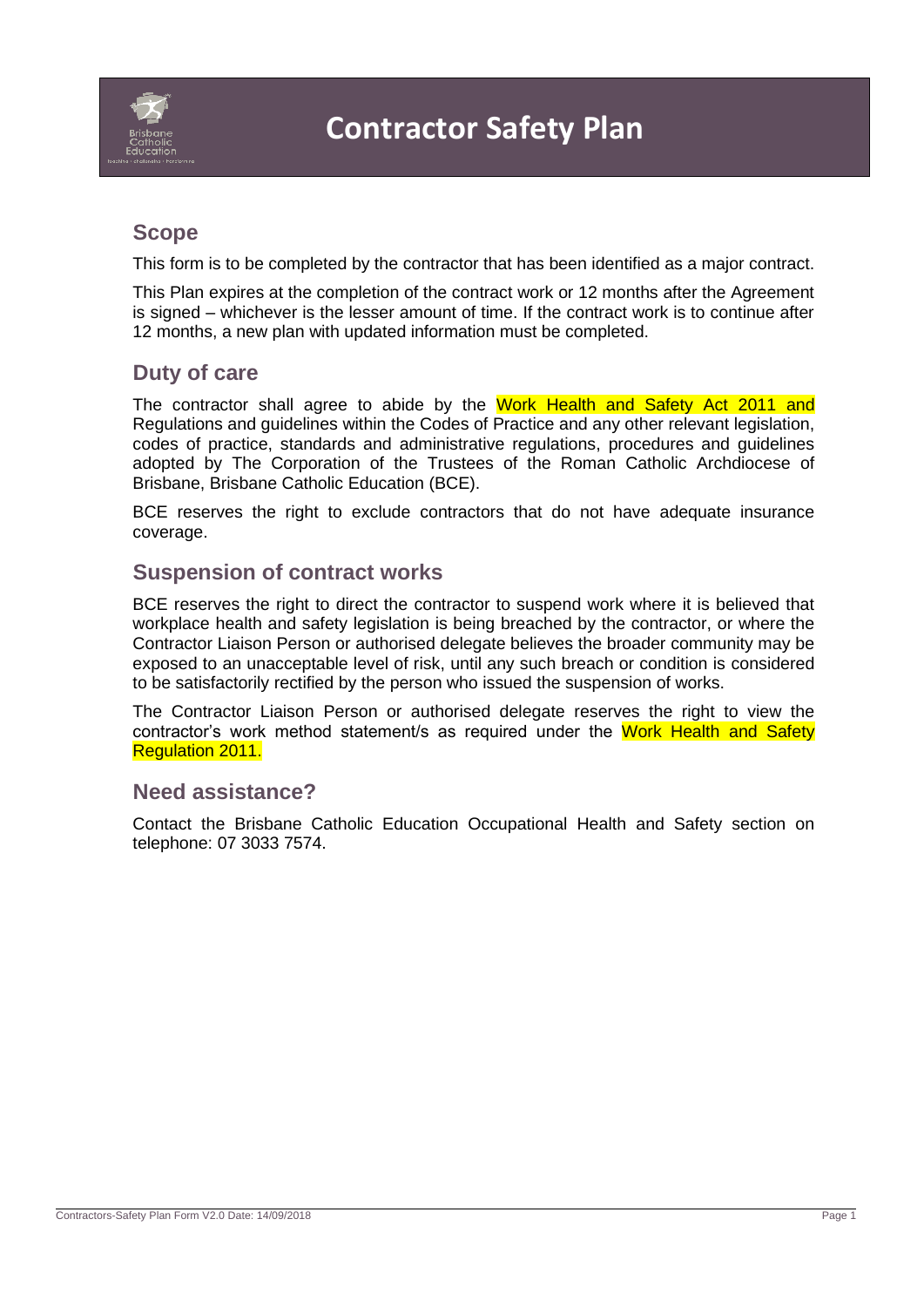| <b>Project Details</b>                                                            |                 |  |                                                     |            |                         |
|-----------------------------------------------------------------------------------|-----------------|--|-----------------------------------------------------|------------|-------------------------|
| <b>Project Name:</b>                                                              |                 |  |                                                     |            |                         |
| BCE site (school, college or office name):                                        |                 |  |                                                     |            |                         |
| <b>Address:</b>                                                                   |                 |  |                                                     |            |                         |
| <b>Contractor</b>                                                                 |                 |  |                                                     |            |                         |
| <b>Business phone number</b>                                                      |                 |  |                                                     |            |                         |
| <b>Email</b>                                                                      |                 |  |                                                     |            |                         |
| Licence Number (e.g. electrical, BSA,<br>plumbing. Leave blank if not applicable) |                 |  |                                                     |            |                         |
| <b>Location of works</b>                                                          |                 |  |                                                     |            |                         |
| Timing of works (approximate):                                                    |                 |  | Start date:                                         | End date:: |                         |
| <b>Contractor Health and Safety Responsibilities</b>                              |                 |  |                                                     |            |                         |
| <b>Name</b>                                                                       | <b>Position</b> |  | <b>Health and Safety</b><br><b>Responsibilities</b> |            | <b>Contact number</b>   |
|                                                                                   |                 |  |                                                     |            |                         |
|                                                                                   |                 |  |                                                     |            |                         |
|                                                                                   |                 |  |                                                     |            |                         |
|                                                                                   |                 |  |                                                     |            |                         |
| <b>Emergency Contact Details</b>                                                  |                 |  |                                                     |            |                         |
| <b>Contact</b>                                                                    | Name            |  | Position                                            |            | Contact number (direct) |
| <b>First contact</b>                                                              |                 |  |                                                     |            |                         |
| <b>Second contact</b>                                                             |                 |  |                                                     |            |                         |
| <b>Third contact</b>                                                              |                 |  |                                                     |            |                         |
| <b>Fourth contact</b>                                                             |                 |  |                                                     |            |                         |
| <b>Scope and Activity Details</b>                                                 |                 |  |                                                     |            |                         |
| Outline the activities to be undertaken as part of the project work.              |                 |  |                                                     |            |                         |
|                                                                                   |                 |  |                                                     |            |                         |
|                                                                                   |                 |  |                                                     |            |                         |
|                                                                                   |                 |  |                                                     |            |                         |
|                                                                                   |                 |  |                                                     |            |                         |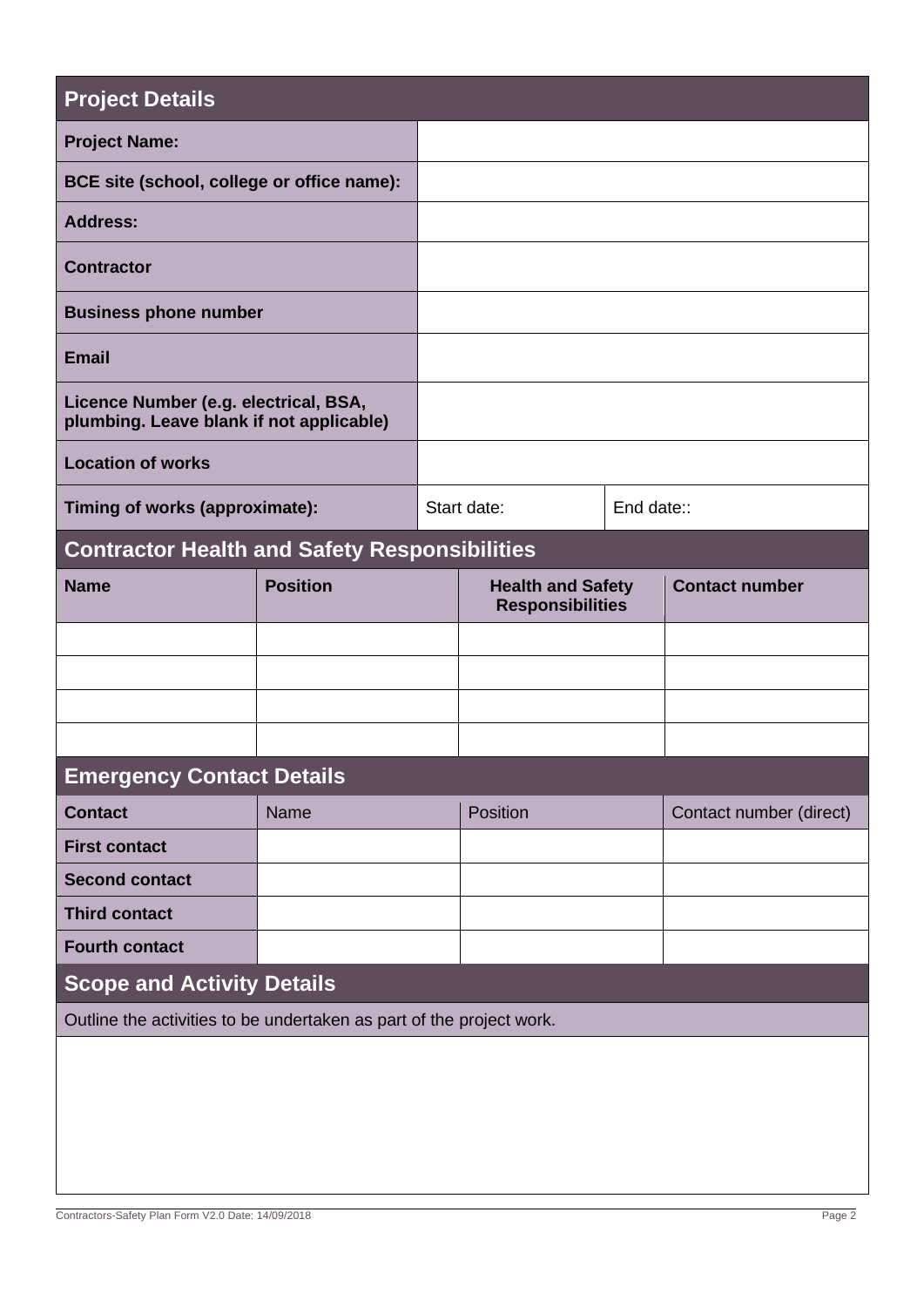| <b>Safe Work Method Statements</b>                                                                                                                                                                                                                       |
|----------------------------------------------------------------------------------------------------------------------------------------------------------------------------------------------------------------------------------------------------------|
| You are required to provide safe work method statements for your scope of work to the Brisbane Catholic<br>Education site you are ccontracted to. Please ensure you attach them to this document.                                                        |
| Attached<br>$\perp$                                                                                                                                                                                                                                      |
| List the safe work method statements associated with the project work that will be implemented to<br>minimise the risk of injury.                                                                                                                        |
|                                                                                                                                                                                                                                                          |
|                                                                                                                                                                                                                                                          |
|                                                                                                                                                                                                                                                          |
|                                                                                                                                                                                                                                                          |
|                                                                                                                                                                                                                                                          |
|                                                                                                                                                                                                                                                          |
| <b>Emergency Procedures</b>                                                                                                                                                                                                                              |
| In the event of an emergency, such as a fire or lockdown situation, contractors are deemed to be visitors<br>to the BCE site. Thus the site has outlined its procedures that contractors are required to adhere to in its<br>site specific requirements. |
| Additional emergency procedures for this project include:                                                                                                                                                                                                |
|                                                                                                                                                                                                                                                          |
|                                                                                                                                                                                                                                                          |
|                                                                                                                                                                                                                                                          |
|                                                                                                                                                                                                                                                          |
| <b>First Aid and Injury Management</b>                                                                                                                                                                                                                   |
| Do you have a documented procedure for first aid and injury management?<br>$\Box$ Yes<br><b>No</b>                                                                                                                                                       |
| If NO, outline below how first aid and injury management will be managed for the duration of this project.                                                                                                                                               |
|                                                                                                                                                                                                                                                          |
|                                                                                                                                                                                                                                                          |
|                                                                                                                                                                                                                                                          |
|                                                                                                                                                                                                                                                          |
| Contractors-Safety Plan Form V2.0 Date: 14/09/2018<br>Page 3                                                                                                                                                                                             |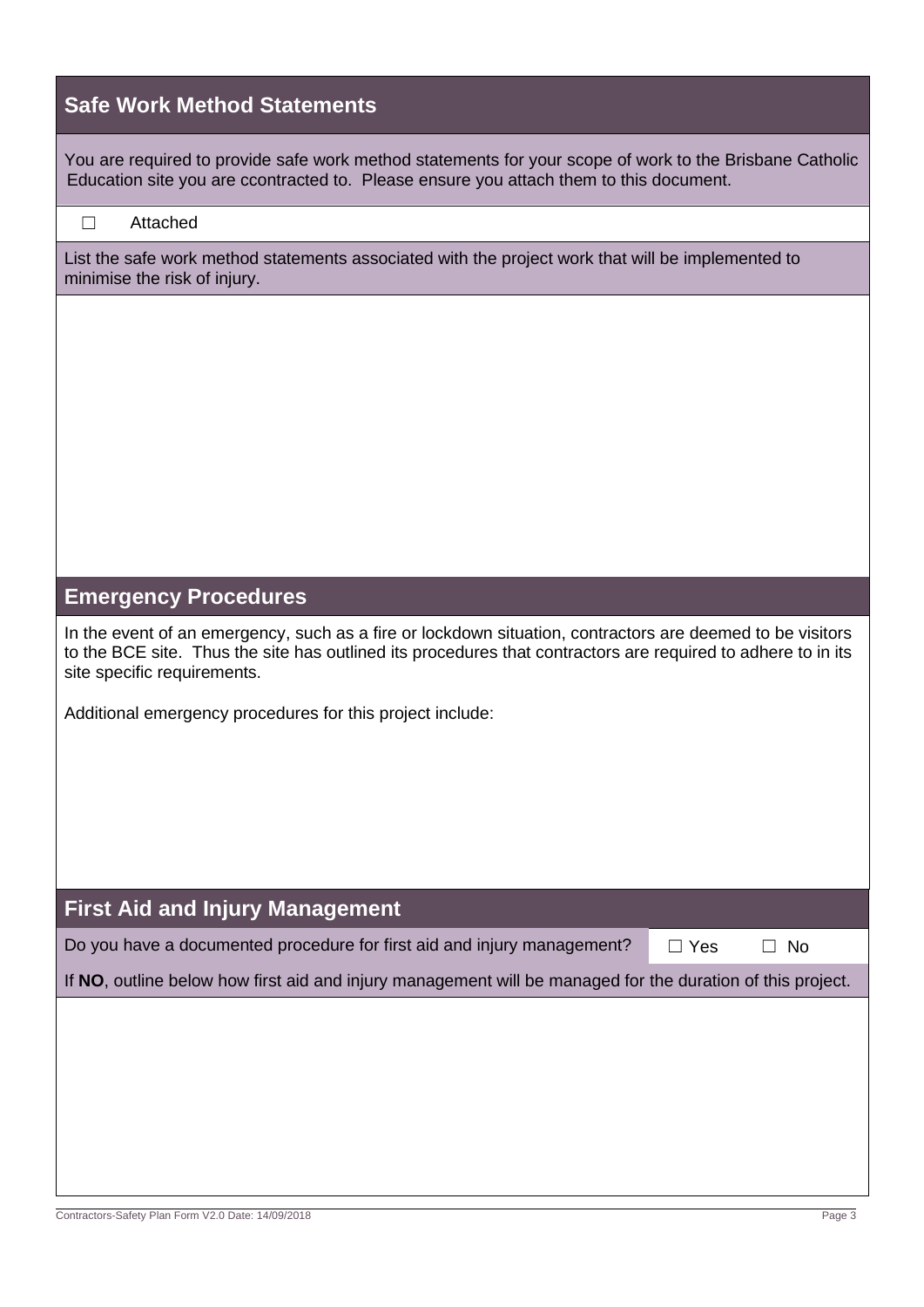## **Incident Reporting and Investigation**

Any incident which incurs medical treatment will be investigated to determine root causes and appropriate corrective actions. The BCE site shall be informed of the outcomes of such investigations.

Where a regulator issues the contractor with a compliance notice such as an improvement or prohibition notice, the BCE site office/reception will be advised of the details of the compliance notice.

#### **Insurance**

All contractors undertaking work on BCE sites do so at their own risk. As such valid certificates of insurance must be in place before commencing work and throughout the duration of the contract.

#### **WorkCover Details (covering all contractor staff on school grounds or in BCE offices):**

| Policy<br>number:                                                                                                            |  | Expiry<br>date:        |                           |  |  |
|------------------------------------------------------------------------------------------------------------------------------|--|------------------------|---------------------------|--|--|
| Insurance<br>company:                                                                                                        |  |                        |                           |  |  |
| <b>Public Liability Details:</b>                                                                                             |  |                        |                           |  |  |
| Policy<br>number:                                                                                                            |  | Expiry<br>date:        |                           |  |  |
| Insurance<br>company:                                                                                                        |  | Limit of<br>indemnity  | $\boldsymbol{\mathsf{S}}$ |  |  |
| Vehicle and Powered Mobile Plant Details (for mobile plant used on BCE sites):                                               |  |                        |                           |  |  |
| Policy<br>number:                                                                                                            |  | <b>Expiry</b><br>date: |                           |  |  |
| Insurance<br>company:                                                                                                        |  |                        |                           |  |  |
| <b>Professional Indemnity Details#:</b>                                                                                      |  |                        |                           |  |  |
| Policy<br>number:                                                                                                            |  | Expiry<br>date:        |                           |  |  |
| Insurance<br>company:                                                                                                        |  | Limit of<br>indemnity  | $\boldsymbol{\theta}$     |  |  |
| * Note: BCE site office to determine whether such coverage is necessary taking into consideration the<br>nature of the work. |  |                        |                           |  |  |
| <b>Specialised Work or Licensing</b>                                                                                         |  |                        |                           |  |  |
| List any special licences required for the contract.                                                                         |  |                        |                           |  |  |
|                                                                                                                              |  |                        |                           |  |  |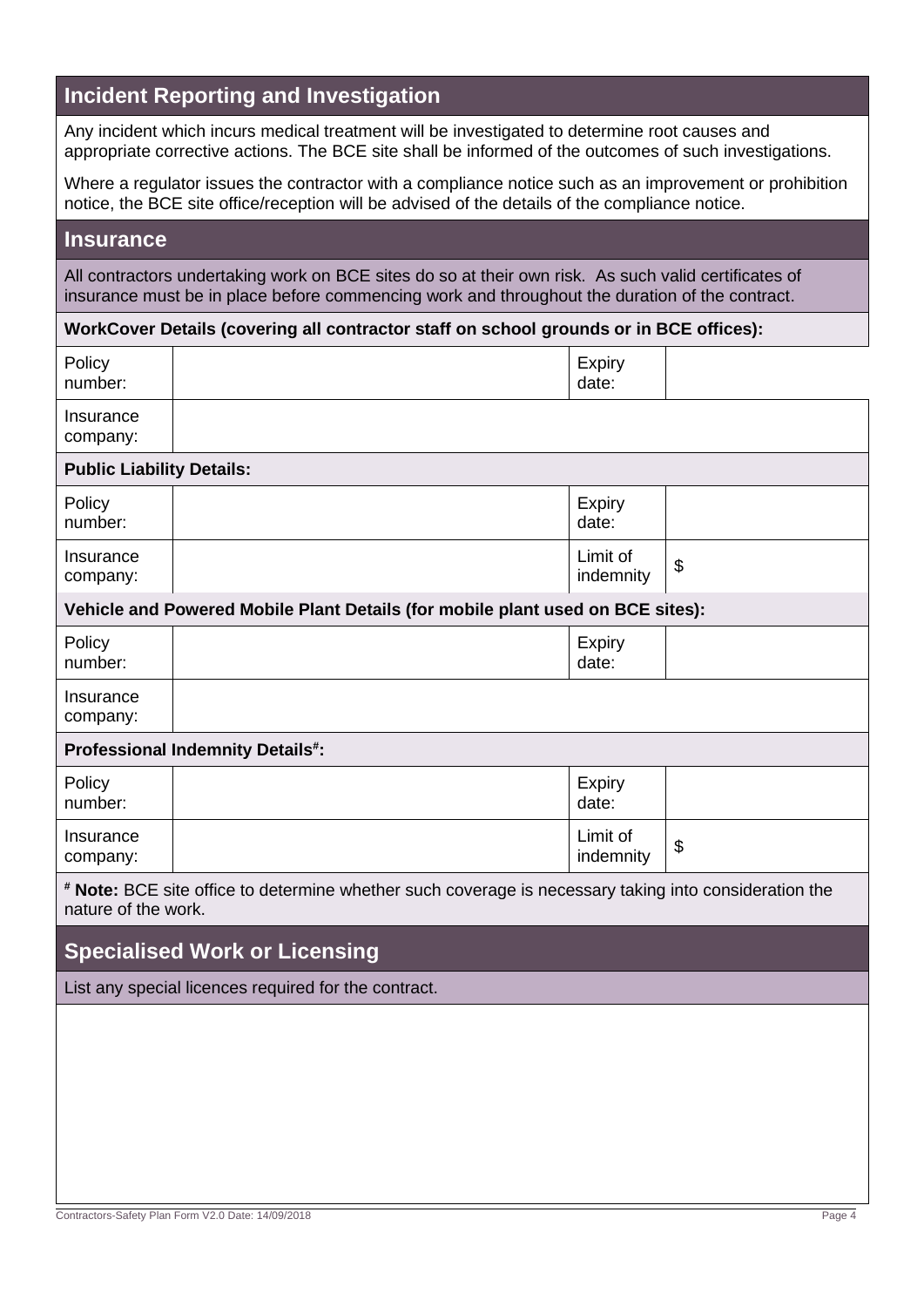| <b>Training and Inductions</b>                                                                                                                                                                            |                 |              |               |  |  |
|-----------------------------------------------------------------------------------------------------------------------------------------------------------------------------------------------------------|-----------------|--------------|---------------|--|--|
| Do you have a documented induction and training procedure that covers<br>the safety requirements of the project?                                                                                          | $\Box$ Yes      | No<br>$\Box$ |               |  |  |
| If NO, outline below how staff and sub-contractors will be inducted and trained with regards to the project<br>(for example specific training programs, weekly toolbox meetings).                         |                 |              |               |  |  |
|                                                                                                                                                                                                           |                 |              |               |  |  |
|                                                                                                                                                                                                           |                 |              |               |  |  |
|                                                                                                                                                                                                           |                 |              |               |  |  |
|                                                                                                                                                                                                           |                 |              |               |  |  |
|                                                                                                                                                                                                           |                 |              |               |  |  |
| <b>Safety Monitoring</b>                                                                                                                                                                                  |                 |              |               |  |  |
| List any ongoing inspections or other measures that will be used to monitor the health and safety<br>performance of contractor staff and subcontractors during the project works, if relevant.            |                 |              |               |  |  |
|                                                                                                                                                                                                           |                 |              |               |  |  |
|                                                                                                                                                                                                           |                 |              |               |  |  |
|                                                                                                                                                                                                           |                 |              |               |  |  |
|                                                                                                                                                                                                           |                 |              |               |  |  |
| <b>Plant and Equipment Register</b>                                                                                                                                                                       |                 |              |               |  |  |
| Will plant and equipment be brought on site for the project works?<br>$\Box$ Yes<br><b>No</b>                                                                                                             |                 |              |               |  |  |
| If YES, complete the attached Plant and Equipment Register and list all items of plant and equipment<br>likely to be used (do not list non-powered hand tools such as hammer, screwdriver, shovel, etc.). |                 |              |               |  |  |
| <b>Chemical Management</b>                                                                                                                                                                                |                 |              |               |  |  |
| Will any chemicals be brought on site for the project works?                                                                                                                                              |                 |              | No.<br>$\Box$ |  |  |
| If YES, complete the attached Chemical Register and list all hazardous chemicals likely to be used.                                                                                                       |                 |              |               |  |  |
| <b>Subcontractor Management</b>                                                                                                                                                                           |                 |              |               |  |  |
| Will subcontractors be used for the project works?                                                                                                                                                        |                 |              | No<br>$\Box$  |  |  |
| If YES, complete the attached Subcontractor Register and list all subcontractors likely to be used.                                                                                                       |                 |              |               |  |  |
| <b>Contractor Acknowledgement</b>                                                                                                                                                                         |                 |              |               |  |  |
| I acknowledge that the details outlined in this Health and Safety Management Plan are accurate and that<br>this plan will be implemented in the delivery of the contract works.                           |                 |              |               |  |  |
| <b>Name</b>                                                                                                                                                                                               | <b>Position</b> |              |               |  |  |
| <b>Signature</b>                                                                                                                                                                                          | <b>Date</b>     |              |               |  |  |

Contractors-Safety Plan Form V2.0 Date: 14/09/2018 Page 5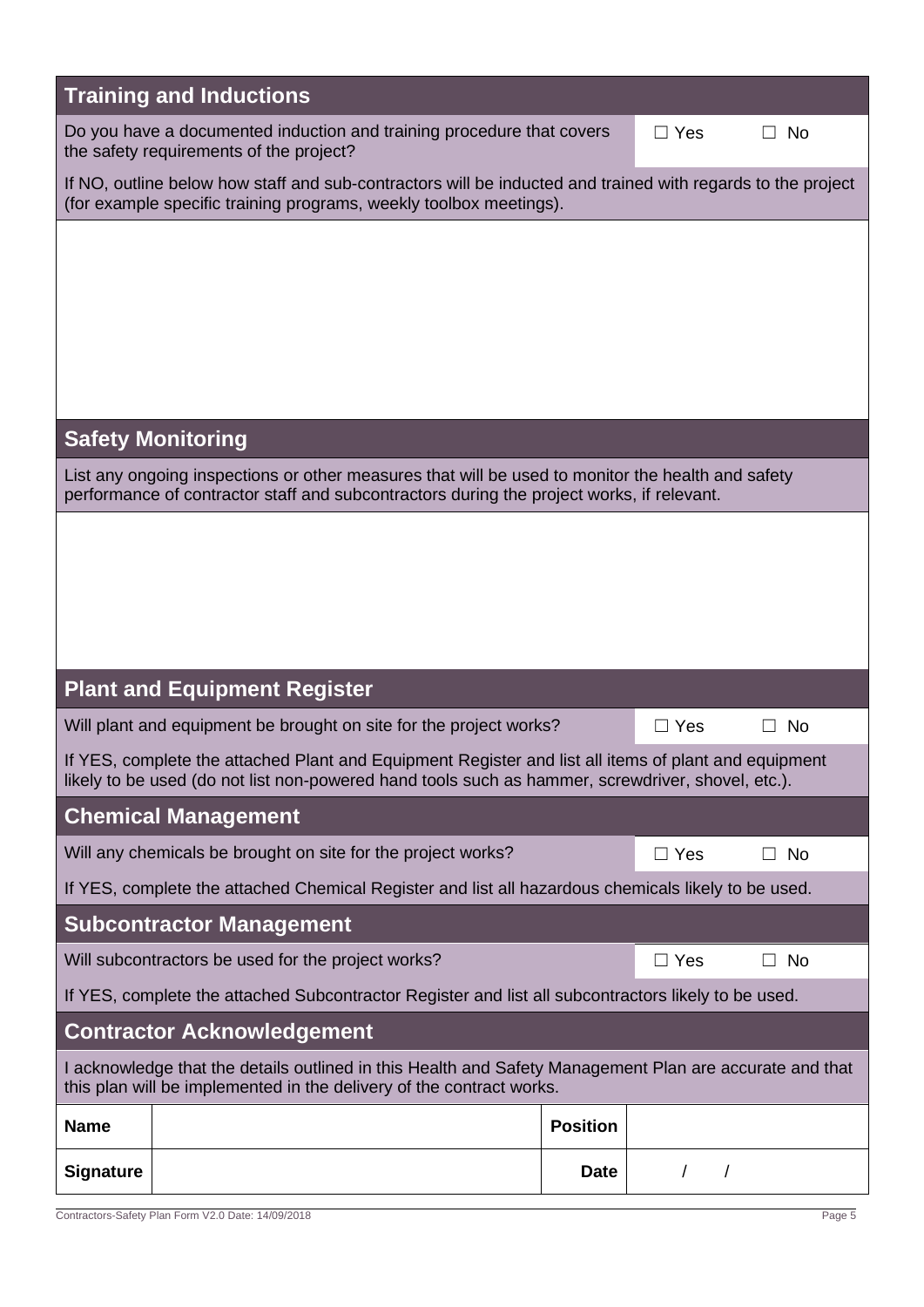## **Subcontractor Register**

| <b>Activity/Work to be</b><br>subcontracted | Name and contact number<br>of subcontracting<br>company | <b>Method and frequency of</b><br>monitoring the<br>subcontractor | <b>Contractor representative</b><br>responsible for monitoring<br>the subcontractor |
|---------------------------------------------|---------------------------------------------------------|-------------------------------------------------------------------|-------------------------------------------------------------------------------------|
|                                             |                                                         |                                                                   |                                                                                     |
|                                             |                                                         |                                                                   |                                                                                     |
|                                             |                                                         |                                                                   |                                                                                     |
|                                             |                                                         |                                                                   |                                                                                     |
|                                             |                                                         |                                                                   |                                                                                     |
|                                             |                                                         |                                                                   |                                                                                     |
|                                             |                                                         |                                                                   |                                                                                     |
|                                             |                                                         |                                                                   |                                                                                     |
|                                             |                                                         |                                                                   |                                                                                     |
|                                             |                                                         |                                                                   |                                                                                     |
|                                             |                                                         |                                                                   |                                                                                     |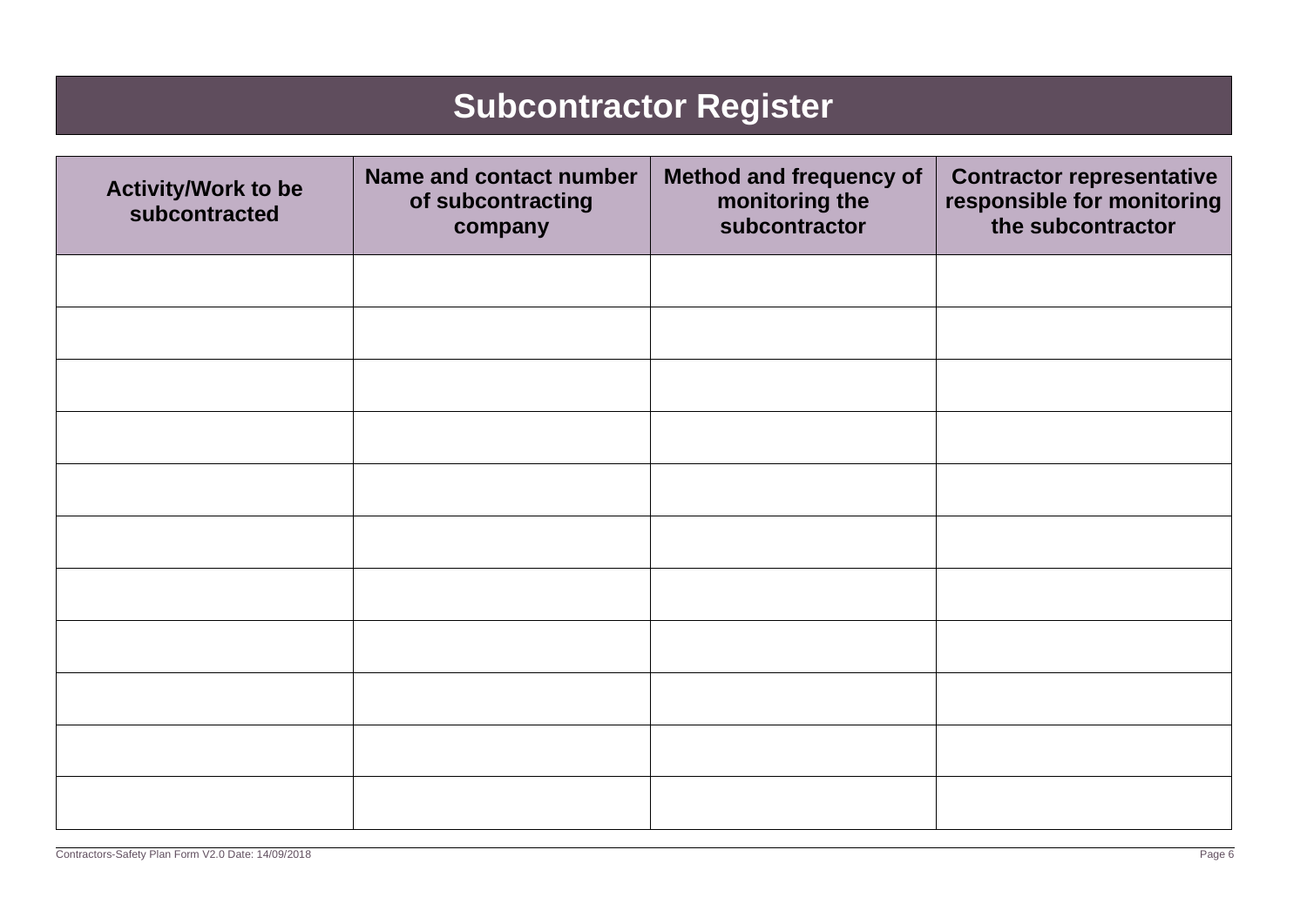## **Contractor Chemical Register**

| <b>Product name</b> | <b>Hazard</b> | <b>Control</b> | <b>Location Stored</b> | Quantity |
|---------------------|---------------|----------------|------------------------|----------|
|                     |               |                |                        |          |
|                     |               |                |                        |          |
|                     |               |                |                        |          |
|                     |               |                |                        |          |
|                     |               |                |                        |          |
|                     |               |                |                        |          |
|                     |               |                |                        |          |
|                     |               |                |                        |          |
|                     |               |                |                        |          |
|                     |               |                |                        |          |
|                     |               |                |                        |          |

Safety data sheets (SDSs) must be readily available for inspection by the contractor for all chemicals listed.

If chemical(s) are to be stored on site, the contractor must provide a chemical register and copies of the SDSs for retention on site.